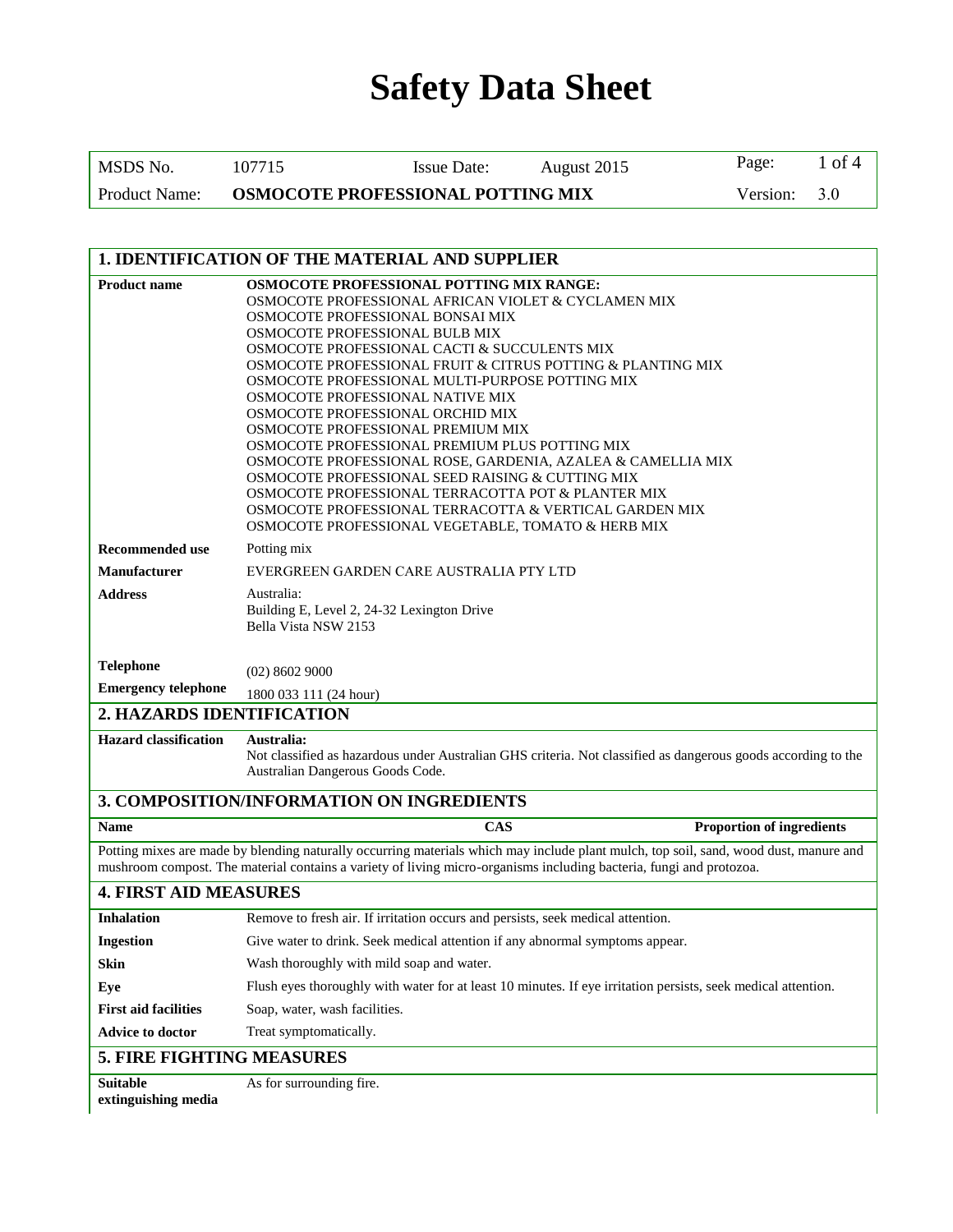| MSDS No.                                                                       | <b>Issue Date:</b><br>August 2015<br>107715                                                                                                                                                                  | Page:    | $2$ of 4 |  |  |
|--------------------------------------------------------------------------------|--------------------------------------------------------------------------------------------------------------------------------------------------------------------------------------------------------------|----------|----------|--|--|
| <b>Product Name:</b>                                                           | OSMOCOTE PROFESSIONAL POTTING MIX                                                                                                                                                                            | Version: | 2.1      |  |  |
|                                                                                |                                                                                                                                                                                                              |          |          |  |  |
| <b>Hazards</b> from<br>combustion products                                     | No information available.                                                                                                                                                                                    |          |          |  |  |
| <b>Special protective</b><br>precautions and<br>equipment for fire<br>fighters | Wear self contained breathing apparatus for fire fighting if necessary.                                                                                                                                      |          |          |  |  |
| <b>Hazchem</b> code                                                            | None allocated.                                                                                                                                                                                              |          |          |  |  |
|                                                                                | <b>6. ACCIDENTAL RELEASE MEASURES</b>                                                                                                                                                                        |          |          |  |  |
| <b>Emergency</b><br>procedures                                                 | Ensure adequate ventilation. Avoid dust formation. Use personal protective equipment. Prevent product from<br>entering drains. Do not contaminate surface water.                                             |          |          |  |  |
| <b>Methods and</b><br>materials for<br>containment and<br>cleanup              | Vacuum, shovel or sweep up and collect in containers for disposal.                                                                                                                                           |          |          |  |  |
| 7. HANDLING AND STORAGE                                                        |                                                                                                                                                                                                              |          |          |  |  |
| <b>Precautions for safe</b><br>handling                                        | Avoid contact with eyes and skin. Avoid breathing dust and/or liquid mists (bioaerosols). Wash thoroughly<br>immediately after handling. Wash work clothes regularly. Clean up by wet sweeping or vacuuming. |          |          |  |  |
| <b>Conditions for safe</b><br><b>Storage</b>                                   | Store in a cool, dry place out of direct sunlight. Keep away from food, drink and animal feeding stuffs. Partly<br>used bags should be closed well.                                                          |          |          |  |  |
|                                                                                | <b>8. EXPOSURE CONTROLS/PERSONAL PROTECTION</b>                                                                                                                                                              |          |          |  |  |
| <b>National exposure</b><br>standards                                          | The exposure standard for dust not otherwise specified is 10 mg/m <sup>3</sup> (for inspirable dust) and 3 mg/m <sup>3</sup> (for<br>respirable dust). The limit applies to both Australia and New Zealand.  |          |          |  |  |
| <b>Biological limit</b><br>values                                              | None allocated                                                                                                                                                                                               |          |          |  |  |
| <b>Engineering controls</b>                                                    | Ensure adequate ventilation.                                                                                                                                                                                 |          |          |  |  |
| <b>Respiratory</b><br>protection                                               | If exposed to dusts and/or liquid mists, wear a particulate respirator (AS/NZS 1715 and 1716).                                                                                                               |          |          |  |  |
| <b>Skin protection</b>                                                         | Wear standard duty gloves (AS/NZS 2161.2).                                                                                                                                                                   |          |          |  |  |
| <b>Eye protection</b>                                                          | If exposed to dusts and/or liquid mists, wear dust resistant eye protection (AS/NZS 1336).                                                                                                                   |          |          |  |  |
| 9. PHYSICAL AND CHEMICAL PROPERTIES                                            |                                                                                                                                                                                                              |          |          |  |  |
| <b>Appearance</b>                                                              | Brown-black blend of natural organic and mineral substances.                                                                                                                                                 |          |          |  |  |
| Odour                                                                          | Earthy odour                                                                                                                                                                                                 |          |          |  |  |
| pH value                                                                       | $5 - 7$                                                                                                                                                                                                      |          |          |  |  |
| Vapour pressure                                                                | Not applicable                                                                                                                                                                                               |          |          |  |  |
| Vapour density<br>$(Air=1)$                                                    | Not applicable                                                                                                                                                                                               |          |          |  |  |
| <b>Boiling point</b>                                                           | Not applicable                                                                                                                                                                                               |          |          |  |  |
| <b>Melting point</b>                                                           | Not applicable                                                                                                                                                                                               |          |          |  |  |
| Solubility in water                                                            | Not readily soluble                                                                                                                                                                                          |          |          |  |  |
| <b>Bulk density/specific</b><br>gravity                                        | Varies according to composition and moisture content.                                                                                                                                                        |          |          |  |  |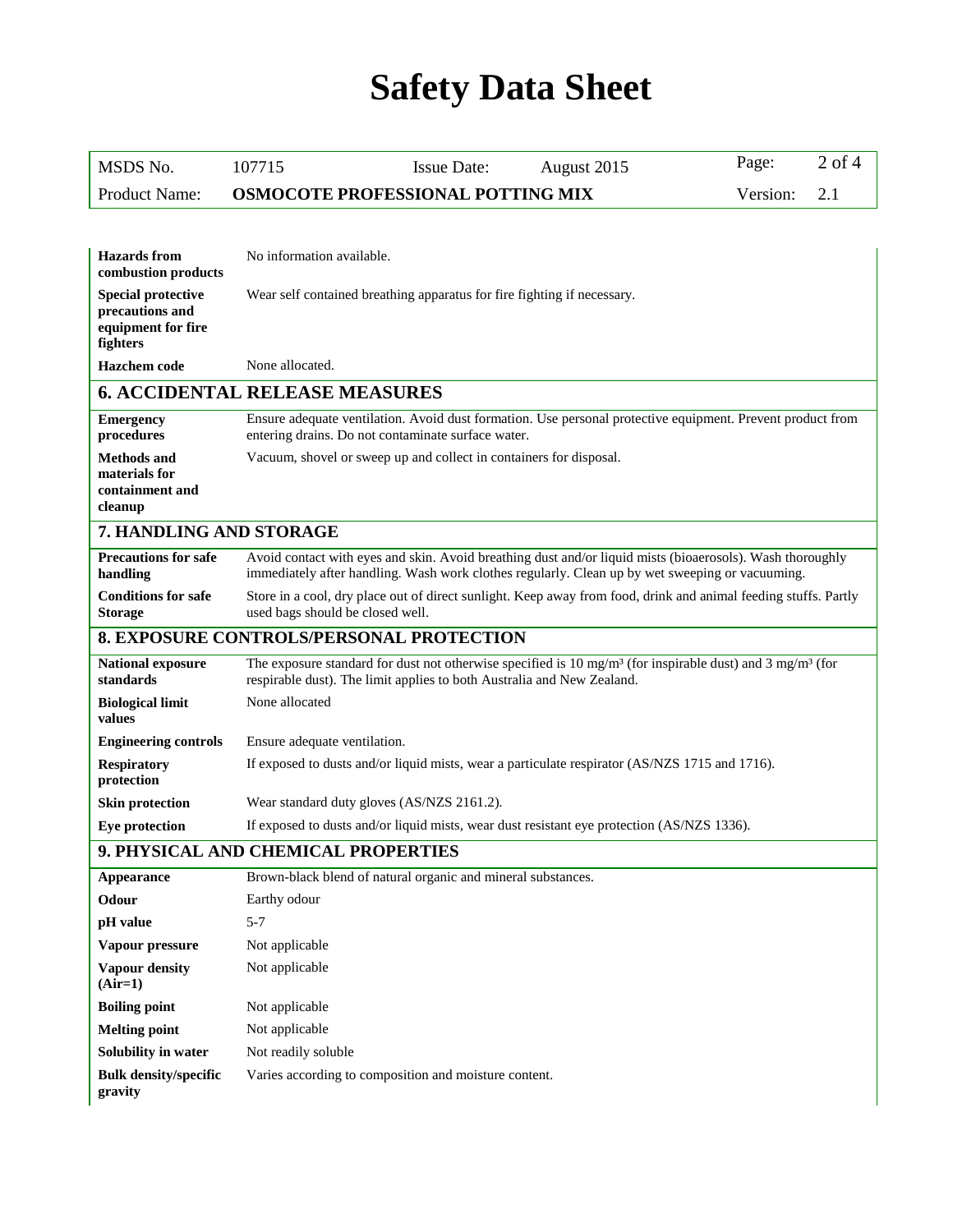| MSDS No.                                      | 107715                                                                                                                                                                                                                                                                                                                       | <b>Issue Date:</b>                                                                                                                                                                                                                                                                                                                                                                                                                                                                                                                                                                                                                                                                        | August 2015 | Page:    | 3 of 4 |
|-----------------------------------------------|------------------------------------------------------------------------------------------------------------------------------------------------------------------------------------------------------------------------------------------------------------------------------------------------------------------------------|-------------------------------------------------------------------------------------------------------------------------------------------------------------------------------------------------------------------------------------------------------------------------------------------------------------------------------------------------------------------------------------------------------------------------------------------------------------------------------------------------------------------------------------------------------------------------------------------------------------------------------------------------------------------------------------------|-------------|----------|--------|
| <b>Product Name:</b>                          |                                                                                                                                                                                                                                                                                                                              | OSMOCOTE PROFESSIONAL POTTING MIX                                                                                                                                                                                                                                                                                                                                                                                                                                                                                                                                                                                                                                                         |             | Version: | 2.1    |
|                                               |                                                                                                                                                                                                                                                                                                                              |                                                                                                                                                                                                                                                                                                                                                                                                                                                                                                                                                                                                                                                                                           |             |          |        |
| Flashpoint                                    | Not available                                                                                                                                                                                                                                                                                                                |                                                                                                                                                                                                                                                                                                                                                                                                                                                                                                                                                                                                                                                                                           |             |          |        |
| <b>Auto-ignition</b>                          | Not available                                                                                                                                                                                                                                                                                                                |                                                                                                                                                                                                                                                                                                                                                                                                                                                                                                                                                                                                                                                                                           |             |          |        |
| temperature                                   |                                                                                                                                                                                                                                                                                                                              |                                                                                                                                                                                                                                                                                                                                                                                                                                                                                                                                                                                                                                                                                           |             |          |        |
| <b>Flammable limits-</b><br>lower             | Not available                                                                                                                                                                                                                                                                                                                |                                                                                                                                                                                                                                                                                                                                                                                                                                                                                                                                                                                                                                                                                           |             |          |        |
| <b>Flammable limits-</b><br>upper             | Not available                                                                                                                                                                                                                                                                                                                |                                                                                                                                                                                                                                                                                                                                                                                                                                                                                                                                                                                                                                                                                           |             |          |        |
| <b>10. STABILITY AND REACTIVITY</b>           |                                                                                                                                                                                                                                                                                                                              |                                                                                                                                                                                                                                                                                                                                                                                                                                                                                                                                                                                                                                                                                           |             |          |        |
| <b>Chemical stability</b>                     |                                                                                                                                                                                                                                                                                                                              | Stable under normal conditions of storage.                                                                                                                                                                                                                                                                                                                                                                                                                                                                                                                                                                                                                                                |             |          |        |
| <b>Conditions to avoid</b>                    | None known                                                                                                                                                                                                                                                                                                                   |                                                                                                                                                                                                                                                                                                                                                                                                                                                                                                                                                                                                                                                                                           |             |          |        |
| Incompatible<br>materials                     | None known                                                                                                                                                                                                                                                                                                                   |                                                                                                                                                                                                                                                                                                                                                                                                                                                                                                                                                                                                                                                                                           |             |          |        |
| <b>Hazardous</b><br>decomposition<br>products | None known                                                                                                                                                                                                                                                                                                                   |                                                                                                                                                                                                                                                                                                                                                                                                                                                                                                                                                                                                                                                                                           |             |          |        |
| <b>Hazardous reactions</b>                    | None known                                                                                                                                                                                                                                                                                                                   |                                                                                                                                                                                                                                                                                                                                                                                                                                                                                                                                                                                                                                                                                           |             |          |        |
| <b>11. TOXICOLOGICAL INFORMATION</b>          |                                                                                                                                                                                                                                                                                                                              |                                                                                                                                                                                                                                                                                                                                                                                                                                                                                                                                                                                                                                                                                           |             |          |        |
| <b>General</b>                                |                                                                                                                                                                                                                                                                                                                              | Potting mix dusts and liquid mists are recognised to be a potential health hazard.                                                                                                                                                                                                                                                                                                                                                                                                                                                                                                                                                                                                        |             |          |        |
| <b>Inhalation</b>                             | Inhalation of dust and/or liquid mists (bioaerosols) may irritate, inflame or sensitise the nose, throat and lungs<br>resulting in illnesses ranging from hayfever or asthma, to pneumonia (e.g. Legionnaire's disease) or<br>pneumonia-like illnesses. May aggravate pre-existing conditions such as asthma and bronchitis. |                                                                                                                                                                                                                                                                                                                                                                                                                                                                                                                                                                                                                                                                                           |             |          |        |
| <b>Ingestion</b>                              | Unlikely under normal conditions. Swallowing potting mixes may cause abdominal discomfort and increase<br>the risk of gastro-intestinal infections.                                                                                                                                                                          |                                                                                                                                                                                                                                                                                                                                                                                                                                                                                                                                                                                                                                                                                           |             |          |        |
| Skin                                          | Skin contact with these products and their dusts and/or liquid mists (bioaerosols) may result in skin irritation<br>and in some people may lead to desensitisation, dermatitis or skin infection.                                                                                                                            |                                                                                                                                                                                                                                                                                                                                                                                                                                                                                                                                                                                                                                                                                           |             |          |        |
| Eye                                           | infections.                                                                                                                                                                                                                                                                                                                  | The dust and/or liquid mist (bioaerosols) may be irritating to the eyes, resulting in redness and watering or eye                                                                                                                                                                                                                                                                                                                                                                                                                                                                                                                                                                         |             |          |        |
| <b>Chronic effects</b>                        | tetanus.                                                                                                                                                                                                                                                                                                                     | Direct contact and repeated inhalation of dust and/or liquid mists from these products may cause skin irritation<br>or infection, respiratory irritation, inflammation or sensitisation of the nose, throat and lungs resulting in<br>illness ranging from hay fever, asthma, bronchitis to pneumonia or other pneumonia-like illnesses (e.g.<br>Legionnaire's disease). Children, pregnant women, the elderly, people with pre-existing conditions or the<br>immuno-compromised people may be at a particular risk from these illnesses if exposed to these products. All<br>people working with these and other horticultural and landscaping products should safeguard themselves from |             |          |        |
| <b>12. ECOLOGICAL INFORMATION</b>             |                                                                                                                                                                                                                                                                                                                              |                                                                                                                                                                                                                                                                                                                                                                                                                                                                                                                                                                                                                                                                                           |             |          |        |
| Ecotoxicity                                   | No information available.                                                                                                                                                                                                                                                                                                    |                                                                                                                                                                                                                                                                                                                                                                                                                                                                                                                                                                                                                                                                                           |             |          |        |
| <b>Persistence and</b><br>degradability       | No information available.                                                                                                                                                                                                                                                                                                    |                                                                                                                                                                                                                                                                                                                                                                                                                                                                                                                                                                                                                                                                                           |             |          |        |
| <b>Mobility</b>                               | No information available.                                                                                                                                                                                                                                                                                                    |                                                                                                                                                                                                                                                                                                                                                                                                                                                                                                                                                                                                                                                                                           |             |          |        |
| <b>Bioaccumulative</b><br>potential           | Will not bioaccumulate.                                                                                                                                                                                                                                                                                                      |                                                                                                                                                                                                                                                                                                                                                                                                                                                                                                                                                                                                                                                                                           |             |          |        |
| <b>Environmental</b><br>protection            |                                                                                                                                                                                                                                                                                                                              | Do not allow chemical or container to contaminate streams, ponds, drains and other waterways.                                                                                                                                                                                                                                                                                                                                                                                                                                                                                                                                                                                             |             |          |        |